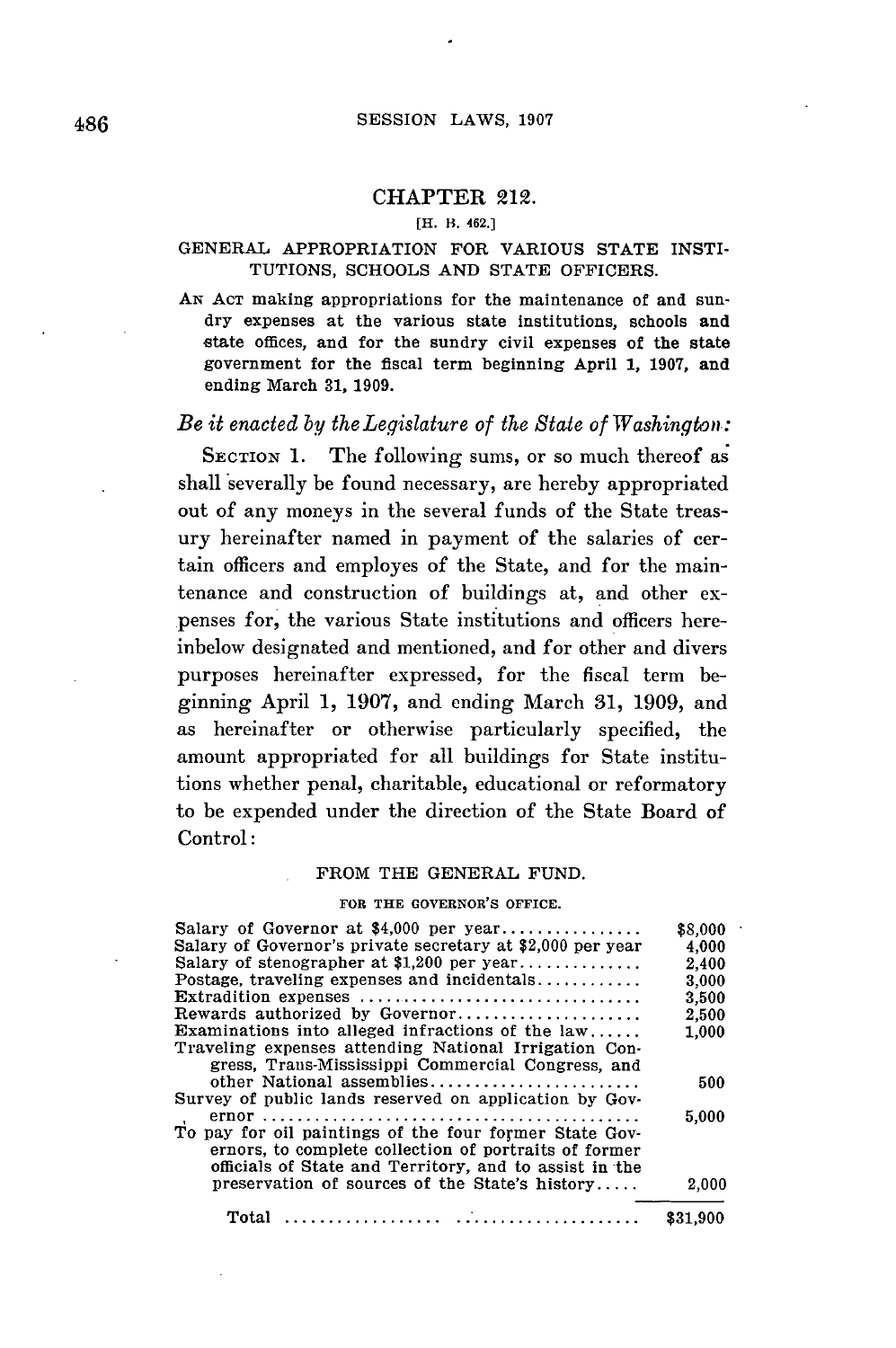$\ddot{\phantom{a}}$ 

 $\sim$ 

 $\sim$ 

 $\ddot{\phantom{a}}$ 

 $\ddot{\phantom{0}}$ 

#### **FOR LIEUTENANT GOVERNOR'S OFFICE.**

| Salary of Lieutenant Governor at \$1,000 per year<br>Traveling and incidental expenses                       | \$2,000<br>500  |
|--------------------------------------------------------------------------------------------------------------|-----------------|
|                                                                                                              | \$2,500         |
| FOR THE SUPREME COURT.                                                                                       |                 |
| Salaries of seven judges at \$4,000 per year each                                                            | \$56,000        |
| Salary of clerk at \$2,000 per year                                                                          | 4,000           |
| Salary of reporter at \$2,000 per year                                                                       | 4,000           |
| Proof reader for reporter, clerk hire and incidentals<br>For board of examiners for examining applicants for | 4,800           |
|                                                                                                              | 620             |
|                                                                                                              | 11,000          |
|                                                                                                              | \$80,420        |
| FOR SECRETARY OF STATE'S OFFICE.                                                                             |                 |
| Salary of Secretary at \$2,500 per year                                                                      | \$5,000         |
| Salary of Assistant Secretary at \$1,800                                                                     | 3,600           |
| Salary of auditor and cashier at \$1,800 per year                                                            | 3,600           |
| Salary of index clerk at \$1,000 per year                                                                    | 2,000           |
| Salary of three recording clerks at \$900 per year each                                                      | 5,400           |
| Salary of two stenographers at \$720 per year each                                                           | 2,880           |
| Postage and incidentals<br>Salary of Deputy Insurance Commissioner at \$1,800 per                            | 3,000           |
| Salary of stenographer and clerk in insurance depart-                                                        | 3,600           |
| ment at \$900 per year<br>Postage, incidentals and traveling expenses in connec-                             | 1,800           |
| tion with the insurance department<br>Salary of deputy commissioner of statistics for one                    | $1,500^{\circ}$ |
| Postage, traveling expenses and incidentals in depart-                                                       | 1,000           |
| ment of statistics                                                                                           | 1.200           |
| Set of new indexes and transcribing the same                                                                 | 1,500           |
|                                                                                                              | \$36,080        |
| FOR ATTORNEY GENERAL'S OFFICE.                                                                               |                 |
| Salary of Attorney General at \$2,000 per year<br>Salary of three Assistant Attorney Generals at \$1,800     | \$4,000         |
| per year each                                                                                                | 10,800          |
| Salary of law clerk and stenographer at \$1,200 per year                                                     | 2,400           |
| Stationery, postage, telephone, telegraph and incidentals                                                    | 1,000           |
| Traveling expenses in county, State and United States<br>Supreme Courts                                      |                 |
| Court expenses, witness fees in general cases, and trav-                                                     | 3,000           |
| eling expenses in connection with escheat cases                                                              | 3,000           |
|                                                                                                              | \$24,200        |
| FOR STATE AUDITOR'S OFFICE.                                                                                  |                 |
| Salary of Auditor at $$2,000$ per year                                                                       | \$4.000         |
| Salary of Deputy Auditor at \$1,800 per year                                                                 | 3,600           |
| Salary of bookeeper at \$1,600 pear year                                                                     | 3,200           |
| Salary of warrant clerk at \$960 per year                                                                    | 1,920           |
|                                                                                                              | 250             |
| Extra clerk hire, postage and incidentals                                                                    | 3,000           |

Total **...................... ................... \$15,970**

 $\bar{z}$ 

 $\overline{\phantom{a}}$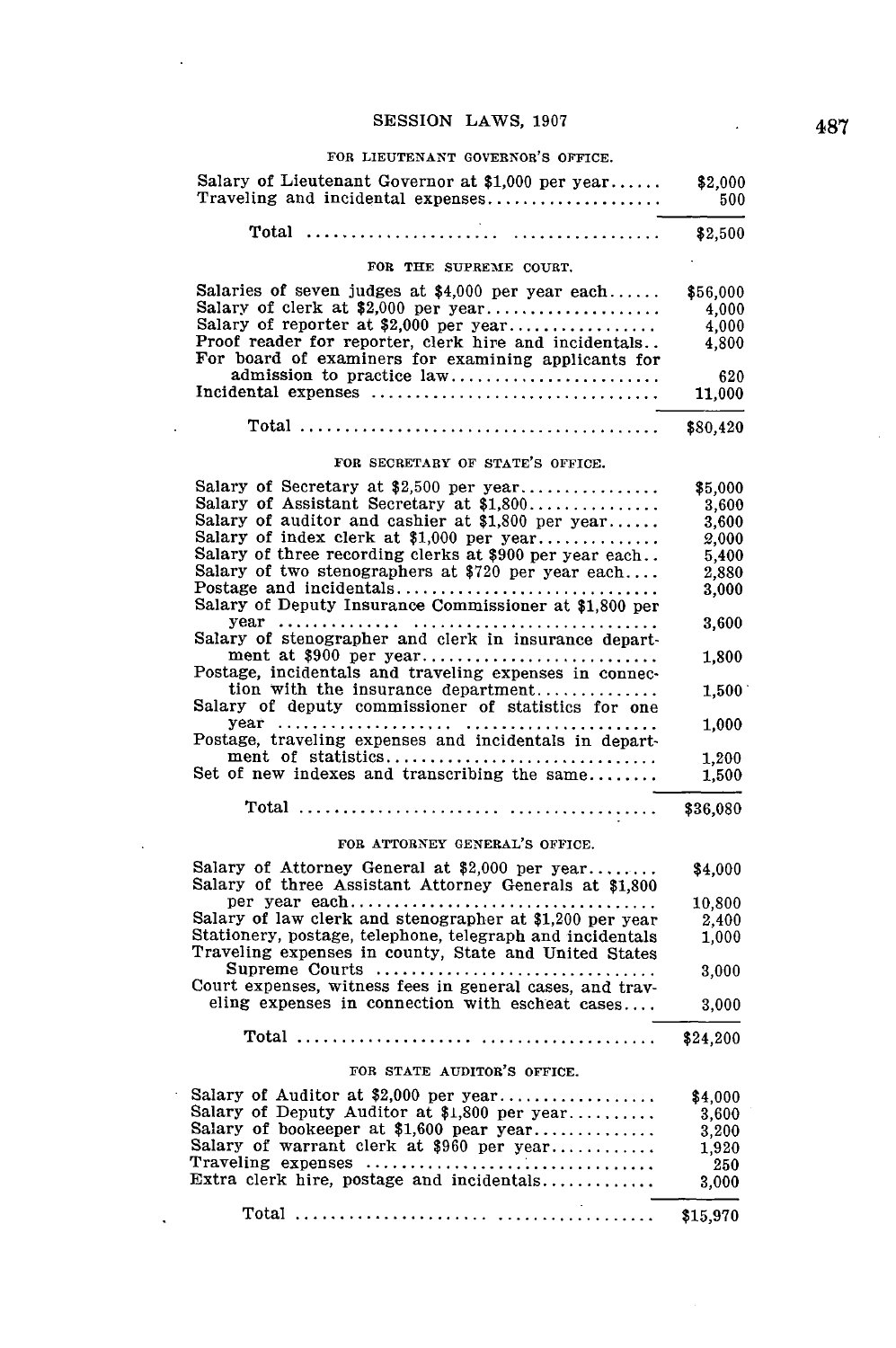### **FOR STATE TREASURER'S OFFICE.**

| Salary of Treasurer at $$2,000$ per year<br>Salary of deputy at $\$1,800$ per year | \$4,000<br>3.600 |
|------------------------------------------------------------------------------------|------------------|
|                                                                                    | 1.000            |
|                                                                                    | 1.440            |
|                                                                                    | -600             |
|                                                                                    | 2.000            |
|                                                                                    |                  |
| FOR OFFICE OF STATE SUPERINTENDENT OF PUBLIC INSTRUCTION.                          |                  |

| Salary of Superintendent at \$2,500 per year                                                              | \$5,000        |
|-----------------------------------------------------------------------------------------------------------|----------------|
| Salary of Assistant Superintendent at \$1,800 per year                                                    | 3,600          |
| Salary of Deputy Superintendent at \$1,800 per year                                                       | 3,600          |
| Incidentals and clerk hire                                                                                | 2.800          |
| Examination of teachers' manuscripts                                                                      | 3,400          |
| Traveling expenses of Superintendent and deputy                                                           | 1,600          |
| Postage, expressage, telegraphing, telephoning, etc                                                       | 1.000          |
| Expenses of State Board of Education                                                                      | 1,500          |
|                                                                                                           | \$22,500       |
| FOR STATE LAND COMMISSIONER'S OFFICE.                                                                     |                |
| Salary of Commissioner at \$3,000 per year                                                                | \$6,000        |
| Salary of assistant and chief clerk at \$1,800 per year                                                   | 3,600          |
| Salary of auditor and cashier at $$1,800$ per year                                                        | 3.600          |
| Salary of secretary of State Board of Land Commis-                                                        |                |
|                                                                                                           | 3.000          |
| Salary of assistant secretary of the Board at \$1,200                                                     |                |
| per year $\ldots \ldots \ldots \ldots \ldots \ldots \ldots \ldots$                                        | 2.400          |
| Salary of chief stenographer at $$1,400$ per year                                                         | 2,800          |
| Salaries of two assistant stenographers at \$1,000 per                                                    |                |
|                                                                                                           | 4,000          |
| Salary of leasing clerk at \$1,200 per year                                                               | 2,400          |
| Salary of selection clerk at $$1,400$ per year                                                            | 2,800          |
| Salary of bookkeeper at \$1,000 per year<br>Salary of recording clerk at \$1,200 per year                 | 2,000<br>2.400 |
| Salary of additional clerk, when Commissioner may find                                                    |                |
| necessary, at not to exceed \$1,000 per year                                                              | 2,000          |
| Salary of chief engineer at $2,000$ per year                                                              | 4.000          |
| Salary of chief draughtsman at \$1,500 per year                                                           | 3,000          |
| additional draughtsman, when Commis-<br>Salary of                                                         |                |
| sioner may find necessary, at a rate not to exceed                                                        |                |
|                                                                                                           | 1,000          |
| Salaries of examiners at not to exceed \$7 per day and                                                    |                |
| actual expenses, salaries and expenses of assist-                                                         |                |
| ants, expenses of the Commissioner and the Board,                                                         |                |
| and United States land office fees in selecting and                                                       |                |
| perfecting titles of State lands                                                                          | 8,000          |
| Expenses of appraisement, sale and lease of State lands,                                                  |                |
| including compensation of inspectors, at not to ex-                                                       |                |
| ceed \$7.00 per day and actual expenses                                                                   | 25,000         |
| Expenses of advertising sale and lease of State lands.                                                    | 8.000          |
| Expenses of defending State's title to State's lands and<br>selecting lands before the courts, the United |                |
| States land offices and the Department of the Inter-                                                      |                |
| ior and prosecuting trespass on State lands, includ-                                                      |                |
| ing traveling expenses, (not including attorney's                                                         |                |
|                                                                                                           | 4.000          |
| Postage, incidental and traveling expenses of the Com-                                                    |                |
| missioner and the Board                                                                                   | 5.500          |
| Emergency clerk hire, premiums on official bonds of                                                       |                |
| Commissioner and auditor and cashier                                                                      | 5.400          |

 $\ddot{\phantom{1}}$ 

 $\bar{t}$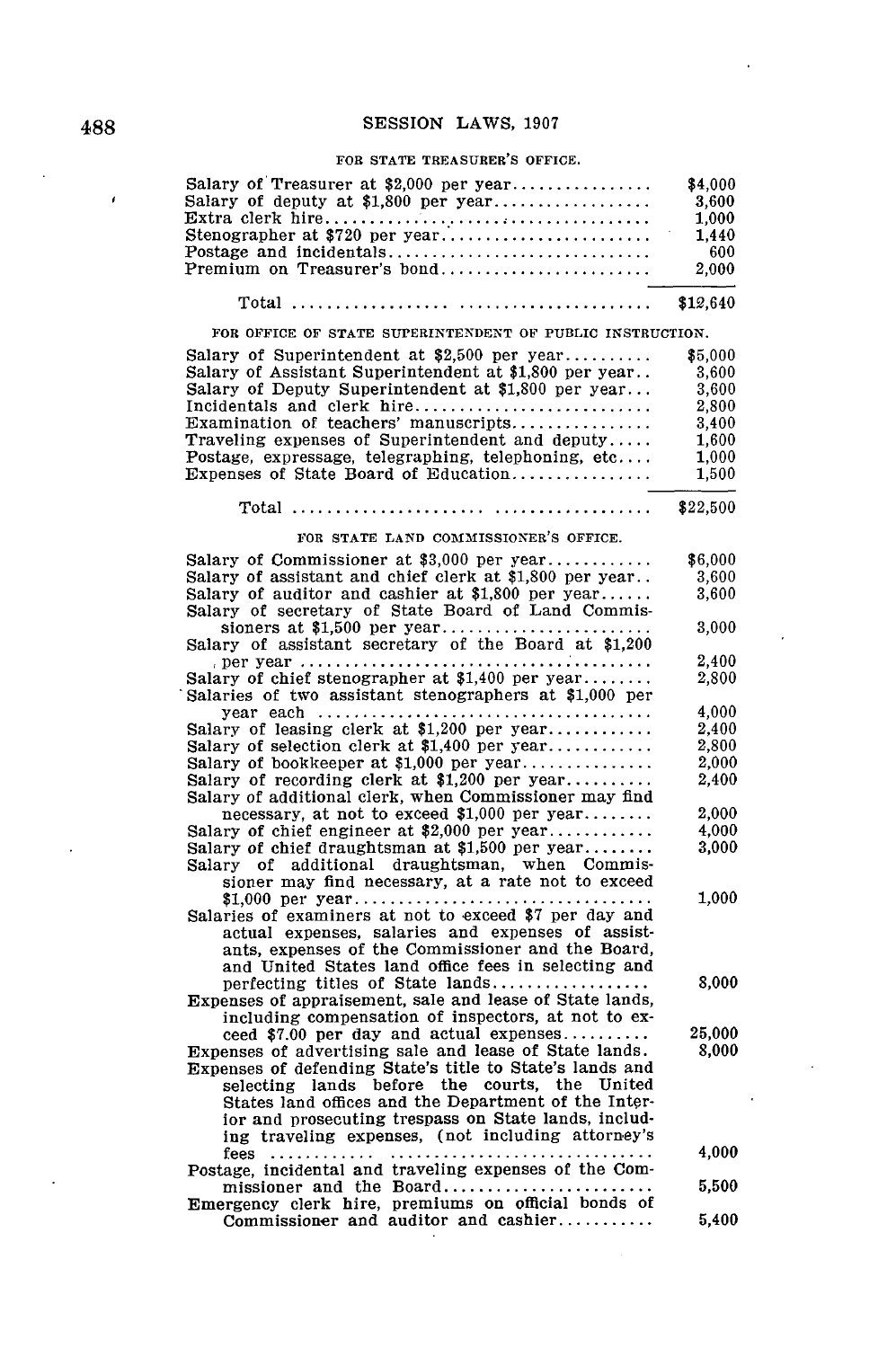| For surveys, completion of survey maps and appraise-<br>ment of harbor lines and tide lands in front of the                                              |                |
|----------------------------------------------------------------------------------------------------------------------------------------------------------|----------------|
| following cities and places:                                                                                                                             |                |
| \$2,000<br>Bremerton and Charleston                                                                                                                      |                |
| 3,500<br>Everett<br>Lakes Washington, Union and                                                                                                          |                |
| 5,000<br>Chelan                                                                                                                                          |                |
| Extension of Puyallup water-                                                                                                                             |                |
| way through Indian addi-                                                                                                                                 |                |
| $\begin{array}{cccc}\n\text{tion} & \dots & \dots & \dots & \dots & 1,000 \\ \text{(So much thereof as may be necessary, but in no event)}\n\end{array}$ |                |
| to exceed the amount derived from the leasing of                                                                                                         |                |
| harbor area reserves)                                                                                                                                    | 11,500         |
|                                                                                                                                                          |                |
|                                                                                                                                                          | \$112,400      |
| FOR SUPERIOR COURTS.                                                                                                                                     |                |
|                                                                                                                                                          | \$98,250       |
| Traveling expenses                                                                                                                                       | 5,000<br>1,000 |
| For salaries of five judges appointed by the Governor,                                                                                                   |                |
| for the month of March, 1907, or so much thereof                                                                                                         |                |
|                                                                                                                                                          | 500            |
|                                                                                                                                                          |                |
|                                                                                                                                                          | \$104,750      |
| FOR OFFICE OF THE STATE BOARD OF CONTROL.                                                                                                                |                |
|                                                                                                                                                          | \$18,000       |
|                                                                                                                                                          | 4,500          |
|                                                                                                                                                          | 1.200<br>7,000 |
| Salary of secretary and clerks                                                                                                                           |                |
|                                                                                                                                                          | \$30,700       |
| FOR THE STATE BOARD OF TAX COMMISSIONERS.                                                                                                                |                |
| Salaries of Commissioners                                                                                                                                | \$18,000       |
| Salary of secretary and clerks                                                                                                                           | 9,000          |
| Incidental expenses, postage, supplies, traveling ex-<br>penses, costs of suits, witness fees, expert assist-                                            |                |
|                                                                                                                                                          | 15,000         |
|                                                                                                                                                          |                |
| Total                                                                                                                                                    | \$42,000       |
| FOR THE OFFICE OF STATE LAW LIBRARIAN.                                                                                                                   |                |
| Salary of Librarian at $$1,800$ per year                                                                                                                 | \$3,600        |
| Salary of assistant at \$1,000 per year                                                                                                                  | 2.000          |
| Purchase of law books                                                                                                                                    | 8,000          |
|                                                                                                                                                          | 500<br>1,000   |
|                                                                                                                                                          |                |
| Total $\dots\dots\dots\dots$                                                                                                                             | \$15,100       |
| FOR THE STATE BOARD OF RAILBOAD COMMISSIONERS.                                                                                                           |                |
| Salary of Commissioners                                                                                                                                  | \$24,000       |
| Salary of secretary                                                                                                                                      | 4,000          |
| Salary of rate expert statistician                                                                                                                       | 4,000          |
| Office expenses, extra clerk hire and stenographer,                                                                                                      | 4,000          |
| stationery, incidentals, traveling expenses of Com-                                                                                                      |                |
| missioners and employes, including inspector of                                                                                                          |                |
| tracks and safety appliances, and expenses of hear-                                                                                                      |                |
| ings before Commissioners                                                                                                                                | \$42,000       |
|                                                                                                                                                          | \$78,000       |

l.

 $\mathcal{A}$ 

 $\bar{I}$ 

 $\cdot$ 

 $\overline{a}$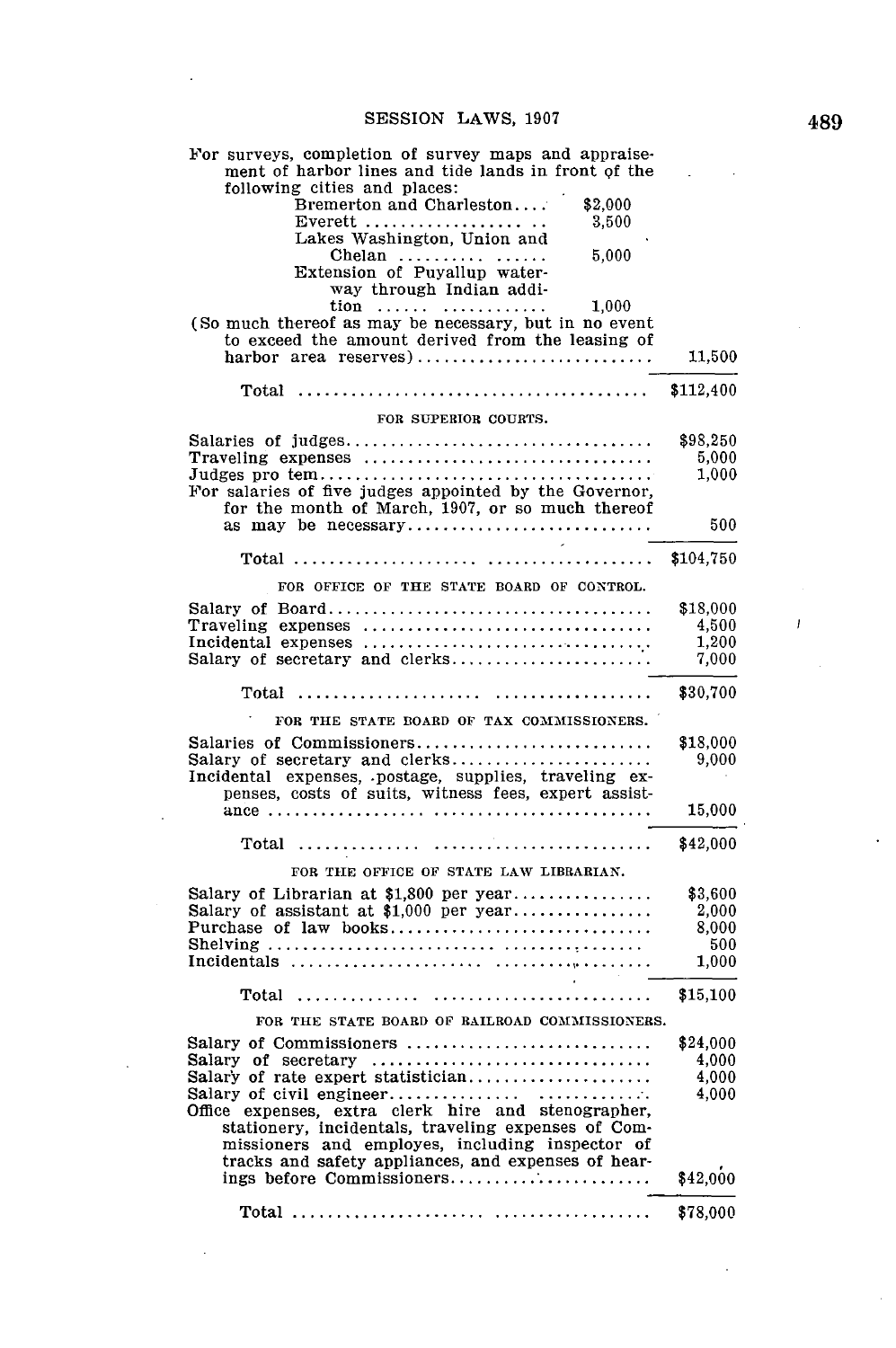### FOR THE **OFFICE** OF **STATE** LIBRARIAN.

| Salary of Librarian at \$1,500 per year<br>Salary of assistant at $$1,000$ per year<br>Purchase of books, general reference department<br>Salary of superintendent of traveling library<br>Expenses connected with traveling library<br>Incidentals, exchange and distribution                                             | \$3,000<br>2,000<br>1.500<br>2,400<br>2,200<br>3,000 |
|----------------------------------------------------------------------------------------------------------------------------------------------------------------------------------------------------------------------------------------------------------------------------------------------------------------------------|------------------------------------------------------|
|                                                                                                                                                                                                                                                                                                                            | \$14,100                                             |
| FOR THE OFFICE OF STATE GRAIN INSPECTOR.                                                                                                                                                                                                                                                                                   |                                                      |
| Salary of inspector at \$1,800 per year<br>Salary of Inspector's clerk at \$1,000 per year<br>Postage, expenses, salaries and incidentals connected<br>with the office of Grain Inspector (so much thereof<br>as may be necessary, but in no event to exceed the                                                           | \$3,600<br>2,000<br>35,000                           |
|                                                                                                                                                                                                                                                                                                                            |                                                      |
|                                                                                                                                                                                                                                                                                                                            | \$40,600                                             |
| FOR THE STATE LABOR COMMISSIONER'S OFFICE.                                                                                                                                                                                                                                                                                 |                                                      |
| Salary of Commissioner at $$2,400$ per year                                                                                                                                                                                                                                                                                | \$4,800                                              |
|                                                                                                                                                                                                                                                                                                                            | 2,000                                                |
| Expenses of arbitration<br>For factory inspector, deputies, traveling expenses and<br>incidentals in connection with his office, (so much<br>thereof as may be necessary, but in no event to<br>$exceed the collections of the office) \dots \dots \dots \dots$<br>For steamboat inspectors, deputies, traveling expenses, | 1,000<br>20,000                                      |
| (so much thereof as may be necessary, but in no<br>event to exceed the collections for this purpose)                                                                                                                                                                                                                       | 10,000                                               |
|                                                                                                                                                                                                                                                                                                                            |                                                      |
|                                                                                                                                                                                                                                                                                                                            | \$37,800                                             |
| FOR THE STATE DAIRY AND FOOD COMMISSIONER'S OFFICE.                                                                                                                                                                                                                                                                        |                                                      |
|                                                                                                                                                                                                                                                                                                                            | \$3,600                                              |
| Salary of Commissioner at \$1,800 per year<br>Expenses of Commissioner                                                                                                                                                                                                                                                     | 3,000                                                |
| Salary of deputy dairy instructor at \$1,200 per year                                                                                                                                                                                                                                                                      | 2.400                                                |
| Expenses of deputy dairy instructor                                                                                                                                                                                                                                                                                        | 2,000                                                |
| Salary of dairy and food inspector at \$1,200 per year<br>Salary of dairy, food and drug inspector at \$1,200 per                                                                                                                                                                                                          | 2,400                                                |
|                                                                                                                                                                                                                                                                                                                            | 2,400                                                |
| Expenses of dairy, food and drug inspector at \$1,000                                                                                                                                                                                                                                                                      |                                                      |
|                                                                                                                                                                                                                                                                                                                            | 2,000                                                |
| Expenses of dairy and food inspector<br>Salary of office clerk at \$900 per year                                                                                                                                                                                                                                           | 2,000<br>1,800                                       |
| $Total$                                                                                                                                                                                                                                                                                                                    | \$21,600                                             |
| FOR THE OFFICE OF STATE OIL INSPECTOR.                                                                                                                                                                                                                                                                                     |                                                      |
| Salary of Inspector at \$2,000 per year                                                                                                                                                                                                                                                                                    | \$4,000                                              |
| Salary of chief deputy at \$1,500 per year                                                                                                                                                                                                                                                                                 | 3.000                                                |
| Salary of extra deputies at \$100 per month<br>Office and traveling expenses (so much thereof as may<br>be necessary, but in no event to exceed the collec-                                                                                                                                                                | 7,200<br>6,000                                       |
| Total                                                                                                                                                                                                                                                                                                                      | \$20,200                                             |
| FOR THE OFFICE OF STATE VETERINARIAN.                                                                                                                                                                                                                                                                                      |                                                      |

 $\ddot{\phantom{0}}$ 

 $\cdot$ 

 $\ddot{\phantom{a}}$ 

 $\hat{\boldsymbol{\cdot} }$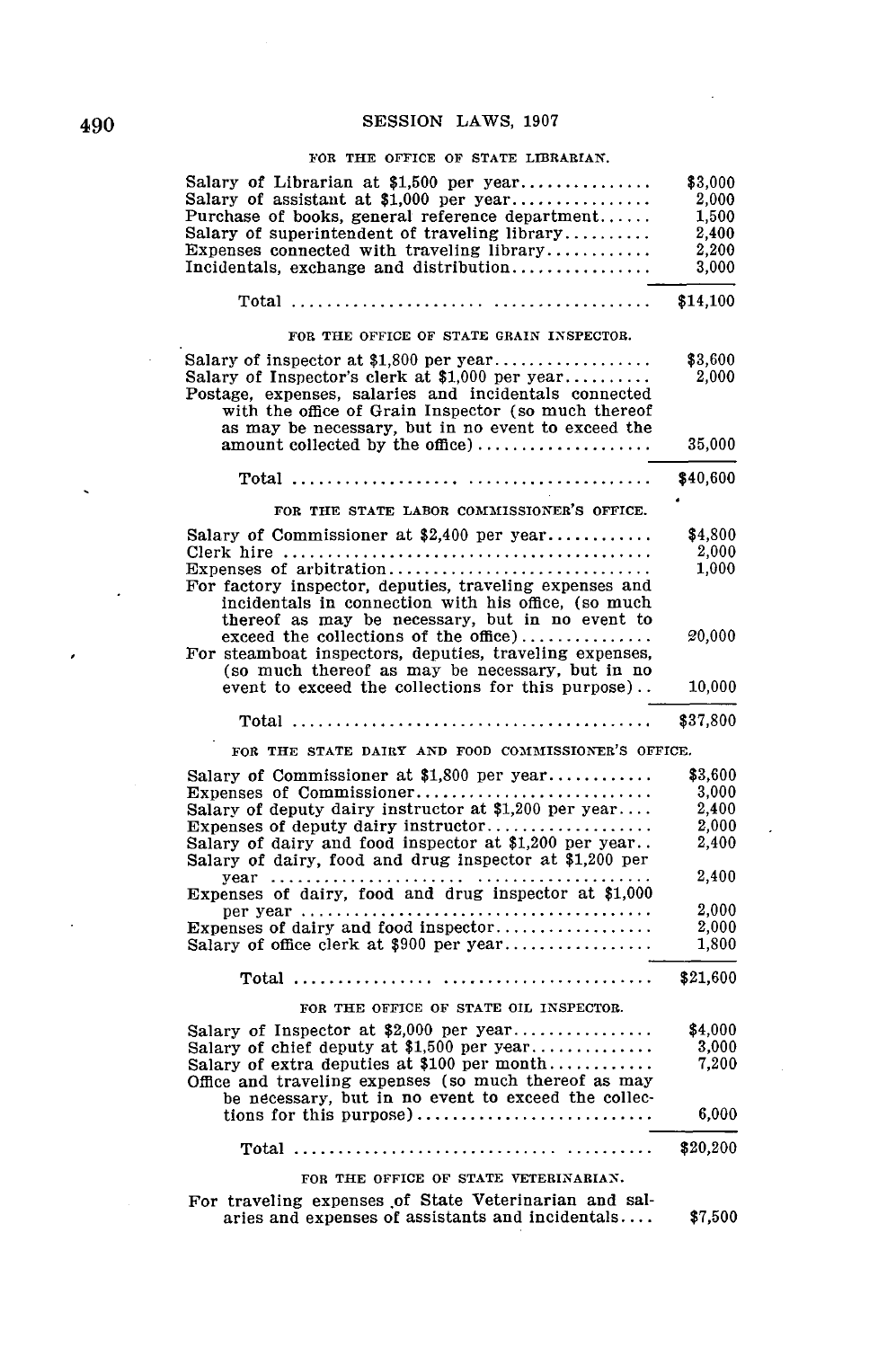### **FOR THE OFFICE OF STATE HORTICULTURAL COMMISSIONER.**

| Salary of Commissioner at $2,000$ per year<br>Per diem and expenses of Horticultural Commissioner<br>Clerk hire at \$900 per year                                                                               | \$4,000<br>4,000<br>1,800 |
|-----------------------------------------------------------------------------------------------------------------------------------------------------------------------------------------------------------------|---------------------------|
| Traveling expenses                                                                                                                                                                                              | 2,000<br>600              |
|                                                                                                                                                                                                                 | 450                       |
|                                                                                                                                                                                                                 | 800                       |
|                                                                                                                                                                                                                 | \$13,650                  |
| FOR THE OFFICE OF STATE MINE INSPECTOR.                                                                                                                                                                         |                           |
| Salary of Inspector at $$2,400$ per yer                                                                                                                                                                         | \$4,800                   |
| Board and lodging while on inspection trips                                                                                                                                                                     | 425<br>400                |
| Telegrams and long distance telephones                                                                                                                                                                          | 40                        |
| Office supplies and work on records and reports<br>Plats, maps, etc., for biennial reports                                                                                                                      | 500<br>75                 |
|                                                                                                                                                                                                                 | 60                        |
|                                                                                                                                                                                                                 | \$6,300                   |
| FOR THE OFFICE OF STATE FISH COMMISSIONER.                                                                                                                                                                      |                           |
| Salary of Commissioner at $$2,400$ per year                                                                                                                                                                     | \$4,800                   |
| Traveling expenses of Commissioner                                                                                                                                                                              | 2.000                     |
| Salaries of three deputies at \$1,500 per year each                                                                                                                                                             | 9,000                     |
| Traveling expenses of deputies<br>Stenographer and bookkeeper at \$1,000 per year                                                                                                                               | 3.600                     |
|                                                                                                                                                                                                                 | 2,000                     |
| Office rent of Commissioner                                                                                                                                                                                     | 1,800                     |
| For purchase, improvement and maintenance of trout                                                                                                                                                              | 1,000                     |
| hatchery on Little Spokane river                                                                                                                                                                                | 6,000                     |
| Lake Chelan trout hatchery                                                                                                                                                                                      | 4,000                     |
| Maintenance and construction of fish hatcheries and<br>patrol service on Puget Sound and Columbia river.<br>(So much thereof as may be necessary, but not to                                                    |                           |
| exceed the amount collected)                                                                                                                                                                                    | 115,000                   |
| For the supervision, protection and improvement of the<br>State oyster reserves. (So much thereof as may be<br>necessary, but not to exceed the amount collected)<br>Salary of deputy State game wardens\$3,000 | 6,000                     |
| (So much thereof as may be necessary, but in no event<br>to exceed the amount collected for game protection)                                                                                                    | $\sim$<br>4.500           |
|                                                                                                                                                                                                                 | \$160,700                 |
| FOR THE STATE BOARD OF HEALTH.                                                                                                                                                                                  |                           |
| Maintenance of Board and vital statistics<br>Establishment and maintenance of bacteriological lab-                                                                                                              | \$6,500                   |
| Salary of secretary                                                                                                                                                                                             | 3.000<br>2,000            |
|                                                                                                                                                                                                                 | \$11,500                  |
| FOR STATE BOARD OF EQUALIZATION.                                                                                                                                                                                |                           |
| Expenses of the Board                                                                                                                                                                                           | \$400                     |
| FOR MISCELLANEOUS PURPOSES.                                                                                                                                                                                     |                           |
| Cost bills on conviction of felonies                                                                                                                                                                            | \$38,000                  |
| Transportation of convicts to Penitentiary<br>Transportation of insane to hospitals                                                                                                                             | 25,000<br>20,000          |

 $\overline{\phantom{0}}$ 

 $\epsilon$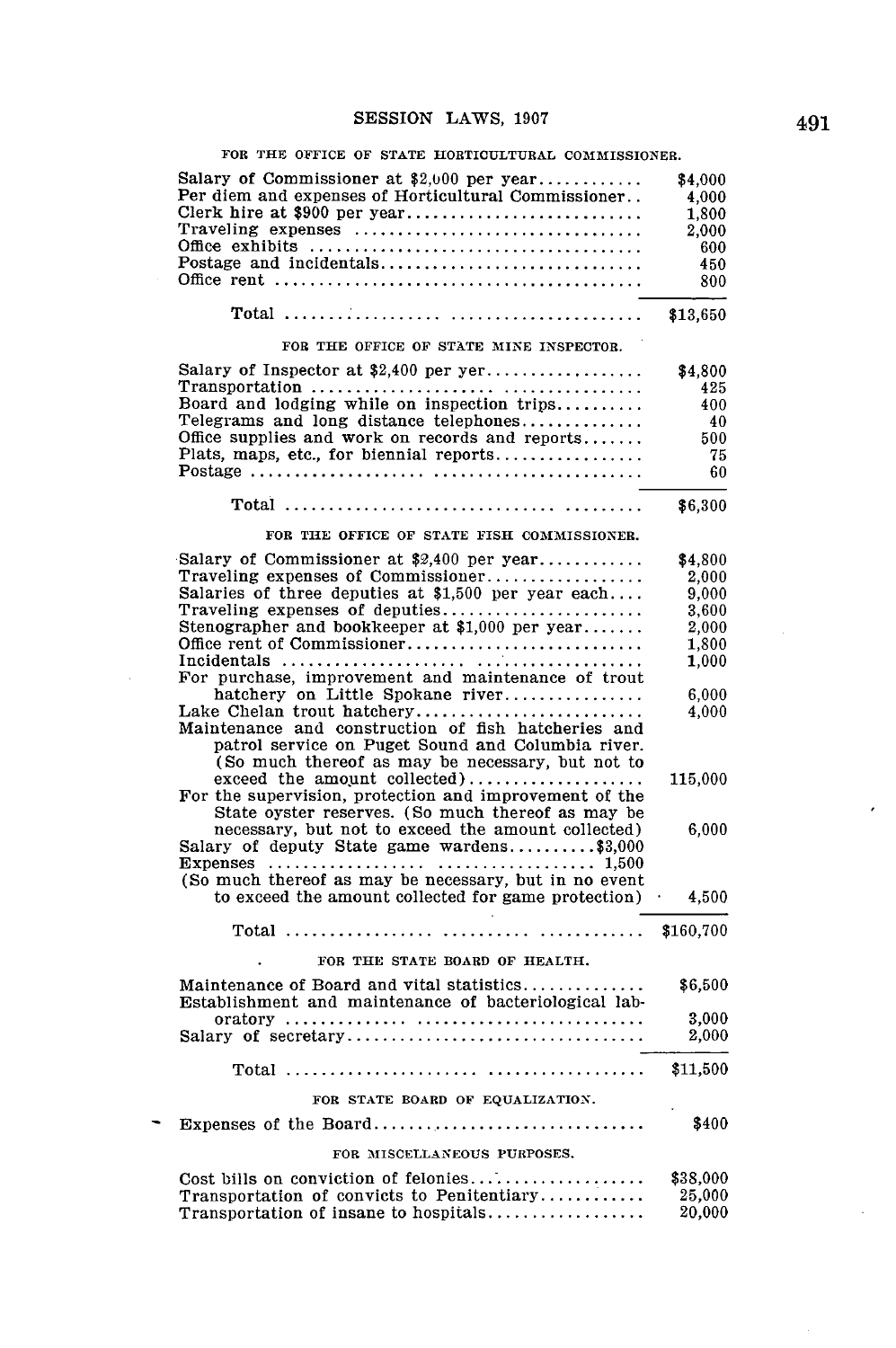$\ddot{\phantom{0}}$ 

| Transportation of incorrigibles<br>Publishing of Washington Reports | 6.00 <sub>0</sub><br>5.500 |
|---------------------------------------------------------------------|----------------------------|
| Indexing House Journals                                             | 300                        |
| Indexing Senate Journals                                            | 300                        |
| Indexing Session Laws                                               | 200                        |
| Maintenance of capitol building and grounds                         | 24,000                     |
| Bounties on wild animals                                            | 25,000                     |
| Interest on permanent school bonds                                  | 100,000                    |
|                                                                     | 65,000                     |
|                                                                     |                            |
| Interest on capitol fund warrants                                   | 46,665                     |
| Florence Crittenton Home at Spokane                                 | 2.000                      |
| Florence Crittenton Home at Seattle                                 | 2,000                      |
| White Shield Home at Tacoma                                         | 2,000                      |
| Salary of chaplain at Penitentiary                                  | 2.400                      |
| For clerical assistance in Governor's office, account of            |                            |
|                                                                     | 1.200                      |
|                                                                     |                            |
| $\sim 100$                                                          |                            |
| in a statute of the state<br>FOR STATE FIRE WARDEN.                 |                            |
| Salary of Fire Warden at \$2,000 per year                           | \$4,000                    |
|                                                                     | 600                        |
| Office assistant for three months each year                         | 600                        |
| Traveling expenses of Fire Warden                                   | 1.200                      |
| Per diem and expenses of deputy fire wardens at not to              |                            |
|                                                                     | 4,600                      |
| Payment of men employed by deputy fire wardens in                   |                            |
|                                                                     | 15,000                     |
| controlling and extinguishing timber fires                          |                            |
|                                                                     |                            |
|                                                                     |                            |
|                                                                     |                            |
| FOR THE WESTERN WASHINGTON HOSPITAL FOR THE INSANE.                 |                            |
| Maintenance at 45 cents per day per capita\$336,912.50              |                            |
| Repairs and improvements, repairs to toilets, furniture             |                            |
| and carpets, library and rewiring buildings                         | 20,000.00                  |
| Power plant and equipment                                           | 25,500.00                  |
| Barns and outbuildings                                              | 8,000.00                   |
| Increasing laundry                                                  | 2,500.00                   |
|                                                                     |                            |
|                                                                     |                            |
| FOR THE EASTERN WASHINGTON HOSPITAL FOR THE INSANE.                 |                            |
| Maintenance at 45 cents per day per capita\$188,887.50              |                            |

|         | M<br>Repairs and improvements. library, furniture and . |  |
|---------|---------------------------------------------------------|--|
|         |                                                         |  |
|         |                                                         |  |
|         |                                                         |  |
| $\cdot$ |                                                         |  |

### Total **...................... ................ \$211,587.50**

# FOR **WASHINGTON STATE** REFORM **SCHOOL.**

| Manual training $\ldots \ldots \ldots \ldots \ldots \ldots \ldots \ldots \ldots \ldots$ | \$82,125<br>7.000 |
|-----------------------------------------------------------------------------------------|-------------------|
| Buildings and alterations                                                               | 75,000            |
| Repairs and improvements, funiture and carpets, and<br>$\frac{1}{100}$                  | 10.200            |
|                                                                                         | 7.500             |
|                                                                                         |                   |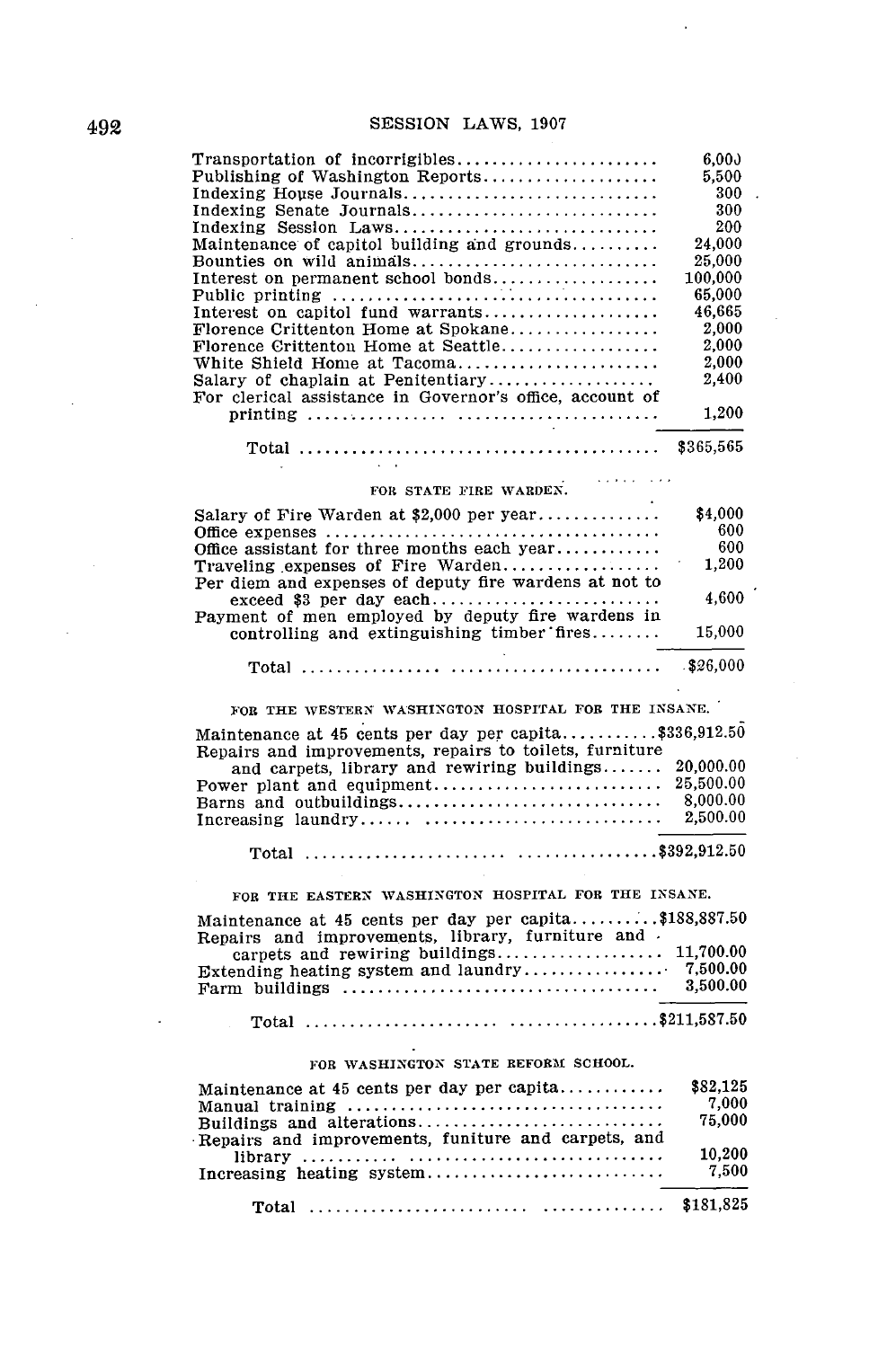$\ddot{\phantom{a}}$ 

 $\ddot{\phantom{a}}$ 

#### FOR THE **STATE SCHOOL** FOR **THE DEAF AND BLIND.**

| Maintenance, including expense of sending indigent stu-<br>dents to Guadalet college<br>Repairs and improvements, furniture and carpets, li- | \$76,650<br>2,000  |
|----------------------------------------------------------------------------------------------------------------------------------------------|--------------------|
| brary and repairs to heating system                                                                                                          | 8.700<br>25,000    |
|                                                                                                                                              | \$112,350          |
| FOR THE STATE INSTITUTION FOR FEEBLE MINDED.                                                                                                 |                    |
| Maintenance (from charitable, educational, penal and<br>reform current fund until same is exhausted, bal-<br>ance from general fund)         | \$65,700           |
| Repairs and improvements                                                                                                                     | 2,000              |
| $Total$                                                                                                                                      | \$67,700           |
| FOR THE STATE PENITENTIARY.                                                                                                                  |                    |
| Maintenance at 32 cents per day per capita                                                                                                   | \$221,920          |
|                                                                                                                                              | 17,000             |
|                                                                                                                                              | 26,000             |
| Power house, generator and electrical machinery                                                                                              | 20,000             |
|                                                                                                                                              | 1.000              |
| Jute mill and stockade                                                                                                                       | 28,000             |
| Jute mill machinery                                                                                                                          | 75,000             |
| Repairs and improvements, furniture and carpets and                                                                                          |                    |
| For operation of jute mill and brick $\gamma$ ard                                                                                            | 6.500<br>200,000   |
|                                                                                                                                              | \$595,420          |
| FOR THE STATE SOLDIER'S HOME.                                                                                                                |                    |
|                                                                                                                                              | \$75,000           |
| Maintenance of Soldiers' Home Colony                                                                                                         | 10.000             |
|                                                                                                                                              | 20,000             |
| Removing cemtery, river improvements and purchase<br>of cemetery site                                                                        | 10,000             |
| Repairs and improvements, furniture and carpets and                                                                                          |                    |
| Increasing heating system                                                                                                                    | 6.700<br>3.000     |
|                                                                                                                                              | \$124,700          |
| FOR UNIVERSITY OF WASHINGTON.                                                                                                                |                    |
|                                                                                                                                              |                    |
| Maintenance (from University current fund until ex-<br>hausted, balance from general fund)                                                   | \$404,000          |
| FOR THE STATE COLLEGE OF WASHINGTON.                                                                                                         |                    |
| Maintenance (from Agricultural college current fund                                                                                          |                    |
| until exhausted, balance from general fund)                                                                                                  | \$217,254          |
| Library and assembly hall and equipments                                                                                                     | 130,000<br>125,000 |
| Recitation building and equipments<br>Domestic economy building and equipments                                                               | 25,000             |
| Farm buildings and equipments                                                                                                                | 7,000              |
| Veterinary hospital and equipments                                                                                                           | 11,000             |
| Hydraulic, mechanical and electrical laboratories                                                                                            | 12,000             |
|                                                                                                                                              | 12,000             |
| Co-operative experiments with farmers in semi-arid                                                                                           |                    |
| and irrigation regions                                                                                                                       | 2,500              |
|                                                                                                                                              |                    |

 $\sim$ 

 $\overline{\phantom{a}}$ 

 $\bar{z}$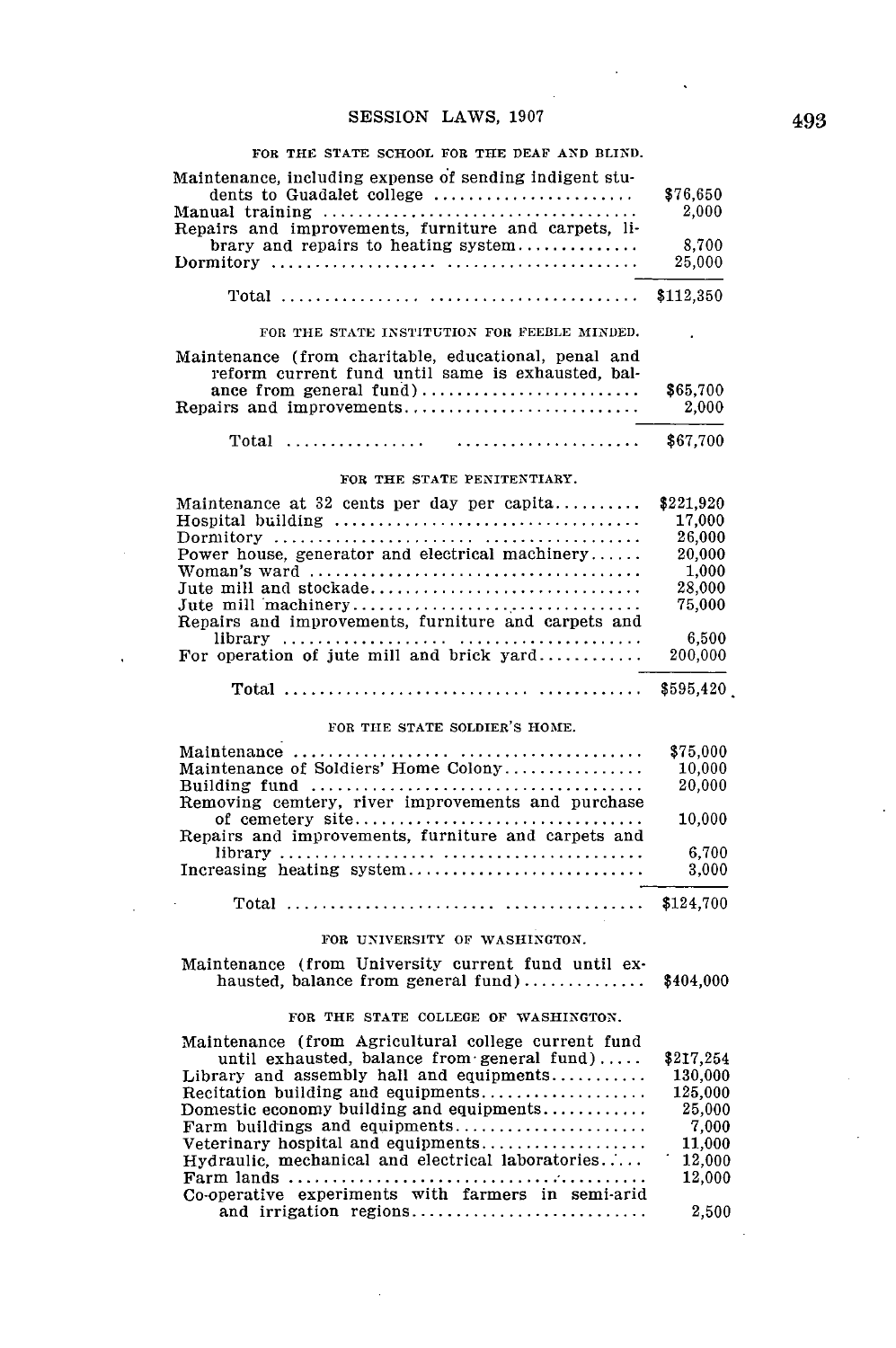$\bar{\alpha}$ 

| For farmer's institutes                                                                        | 4.000<br>10,000    |
|------------------------------------------------------------------------------------------------|--------------------|
|                                                                                                | \$555,754          |
| FOR STATE NORMAL SCHOOL AT ELLENSBURG.                                                         |                    |
| Maintenance (from current normal school fund until                                             |                    |
| exhausted, balance from general fund)                                                          | \$55,000           |
| Training school and equipment                                                                  | 65,000             |
|                                                                                                | 10.000             |
| Library and laboratory                                                                         | 3,500              |
| Repairs and improvements                                                                       | 4,500              |
|                                                                                                | 2,000              |
|                                                                                                | \$140,000          |
| FOR THE STATE NORMAL SCHOOL AT BELLINGHAM.                                                     |                    |
|                                                                                                | \$88.070           |
| Repairs and improvements                                                                       | 4.400              |
|                                                                                                | 1,800              |
| Science building, heating and furnishing                                                       | 51.000             |
|                                                                                                | 7,000              |
|                                                                                                | 750                |
|                                                                                                | \$153,020          |
| FOR THE STATE NORMAL SCHOOL AT CHENEY.                                                         |                    |
|                                                                                                | \$85,000           |
| Training school and equipment                                                                  | 65,000             |
| Heating plant $\ldots, \ldots, \ldots, \ldots, \ldots, \ldots, \ldots, \ldots, \ldots, \ldots$ | 10,000             |
|                                                                                                | \$160,000          |
| FOR THE WASHINGTON STATE FAIR.                                                                 |                    |
|                                                                                                |                    |
| Buildings and improvements                                                                     | \$15,000<br>15,000 |
|                                                                                                | \$30,000           |
|                                                                                                |                    |
| FOR WESTERN WASHINGTON EXPERIMENTAL STATION.                                                   |                    |
| Maintenance (under direction of the State College)<br>For Washington Historical Society        | \$20,000<br>3,000  |
| FROM THE PUBLIC HIGHWAY FUND.                                                                  |                    |
| FOR THE OFFICE OF THE HIGHWAY COMMISSIONER.                                                    |                    |
| Salary of Commissioner at $$2,500$ per year                                                    | \$5,000            |
| Traveling expenses of Commissioner                                                             | 2,000              |
|                                                                                                | 2,400              |
| Traveling expenses of State Auditor and Treasurer as                                           |                    |
| members of the Highway Board                                                                   | 1.000              |
| Engineering instruments, tools and outfits                                                     | 1,500              |
| Salary of one expert draughtsman and engineer                                                  | 3.600              |
|                                                                                                | \$15,500           |

 $\ddot{\phantom{1}}$ 

 $\ddot{\phantom{a}}$